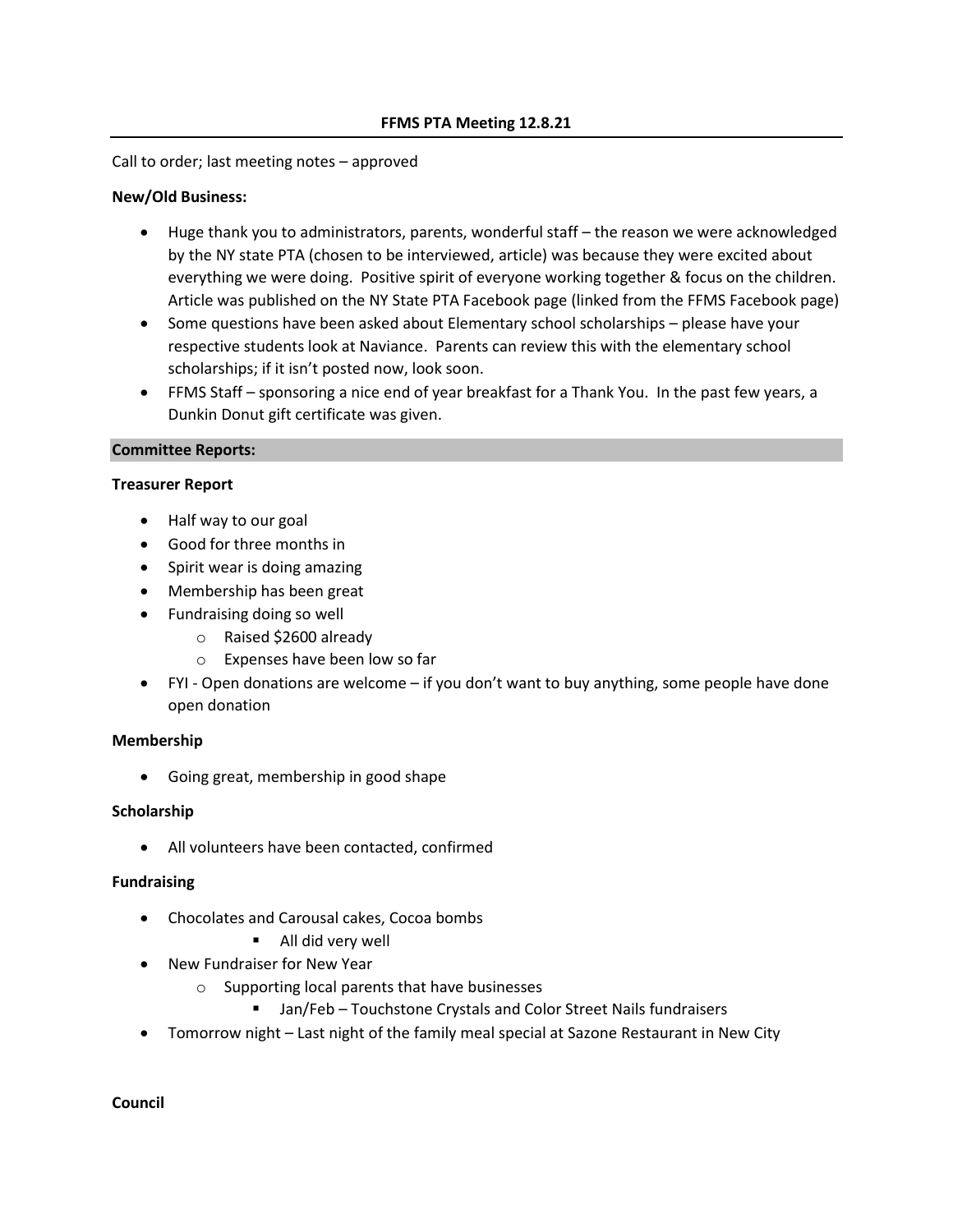- Nothing to report
- Meeting pushed to next week

# **Spirit wear**

• Doing amazing!

# **Reflections**

- Winners were announced in Newsletter
- It will be a while to hear additional winners at Regional

# **New Business/questions**

- Need a new "Laura Pestone" as President
- Need to transition President position now for next year
	- $\circ$  If no one can take on the position, it goes back to a committee review
- Honor F. also could use help someone with Treasury

# **FFMS Administration Report (Dr. D. Mitchell and Dr. M. St. John, Principals):**

- **Upcoming dates:**
	- o **12/23**  Heavenly Gates fundraiser youth against cancer
		- Kids love it
		- Wear it, donate it
		- May go online
	- o **12/15**
		- Wellness Wednesday
		- Reminder Loretta Brown
		- Wear Purple as a pancreatic cancer awareness day
		- Students should wear
		- Year book photographers will be present
		- Student council will sell purple items
	- o **End of the year opportunism for 8th Grade – more information coming**
		- Moving up
		- Activity days
		- More info in Jan.
- **Successful 2nd team building days today –**
	- o Theme for this year is "Be Your best Self"
	- o Focus foster this theme in students
	- o Teacher/student; Peer/Peer connection
	- o Boost self-esteem and relationships
	- o Teams spent day in school diving into this theme

**Presentation** – Navigating Course Flow Charts, Parent Conferences and the Recommendation Process (Part 1 of 2)